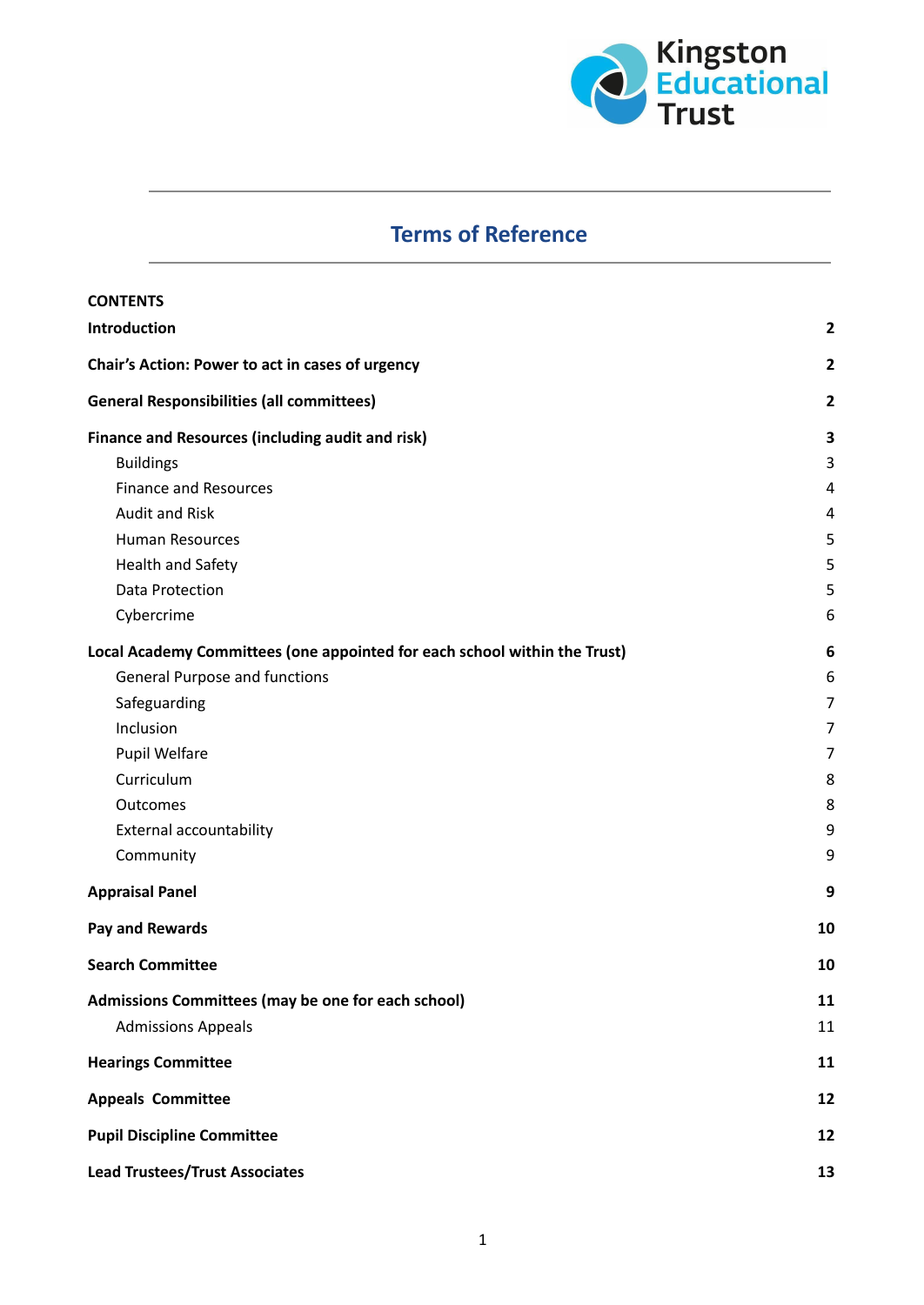

## <span id="page-1-0"></span>**1.Introduction**

Kingston Educational Trust has created a number of committees. Their constitution, proceedings, functions and responsibilities are set out in this document.

In accordance with its Articles of Association, the trust board exercises all of the powers of Kingston Educational Trust. Where it has chosen to delegate powers or functions to any committees (or to individual trustees or executive officers (including head teachers)), these are set out in the Scheme of Delegation. Any delegation is subject to conditions that the trust board may choose to impose, and may be revoked or altered at any time.

In addition, approval of trust or school policies may be delegated by the trust board to committees, as set out in the Policy Review and Delegation Schedule.

Where any action or decision is taken under a delegated power or function, this should be reported to the trust board at its next meeting.

The establishment, terms of reference, constitution, proceedings and membership of its committees will be reviewed by the trust board at least once in every twelve months.

## <span id="page-1-1"></span>**2. Chair's Action: Power to act in cases of urgency**

In the event of urgent decisions or actions needing to be made between meetings and where:

- it is not practicable to convene an extraordinary meeting of the Board (either in person or virtually); and
- the action/decision is one which can legally be delegated to an individual

the Chair may take appropriate action on behalf of the Board.

For the purposes of a Chair's action a matter is urgent if they believe that not acting now will be seriously detrimental to:

- a school, or the trust; or
- any pupil or their parent, or
- a member of staff.

In the absence of the Chair, the power may be exercised by the Vice-Chair.

# <span id="page-1-2"></span>**3. General Responsibilities (all committees)**

- 3.1. **Risk:** To keep those risks that fall within the remit of the committee under review and to monitor the progress of actions and the effectiveness of mitigation, as identified in the Trust or School Risk Registers.
- 3.2. **Trust Development and Improvement Plan:** To monitor, progress and evaluate the effectiveness of the priorities allocated to the committee within the Trust Development and Improvement Plan.
- 3.3. **Policies**: To approve, adopt and monitor the effectiveness of those policies delegated to the committee from time to time as set out in the Trust's Policy Review and Delegation Schedule.
- 3.4. When making decisions and undertaking all committee functions to have regard to:
	- **Safeguarding:** the need to consider the welfare of pupils and to act in their best interests at all times;
	- **Equality Act 2010**: any equalities implications in line with Public Equality Duties;
	- the Trust's Values and Principles; and
	- the Framework for Ethical Leadership in Education.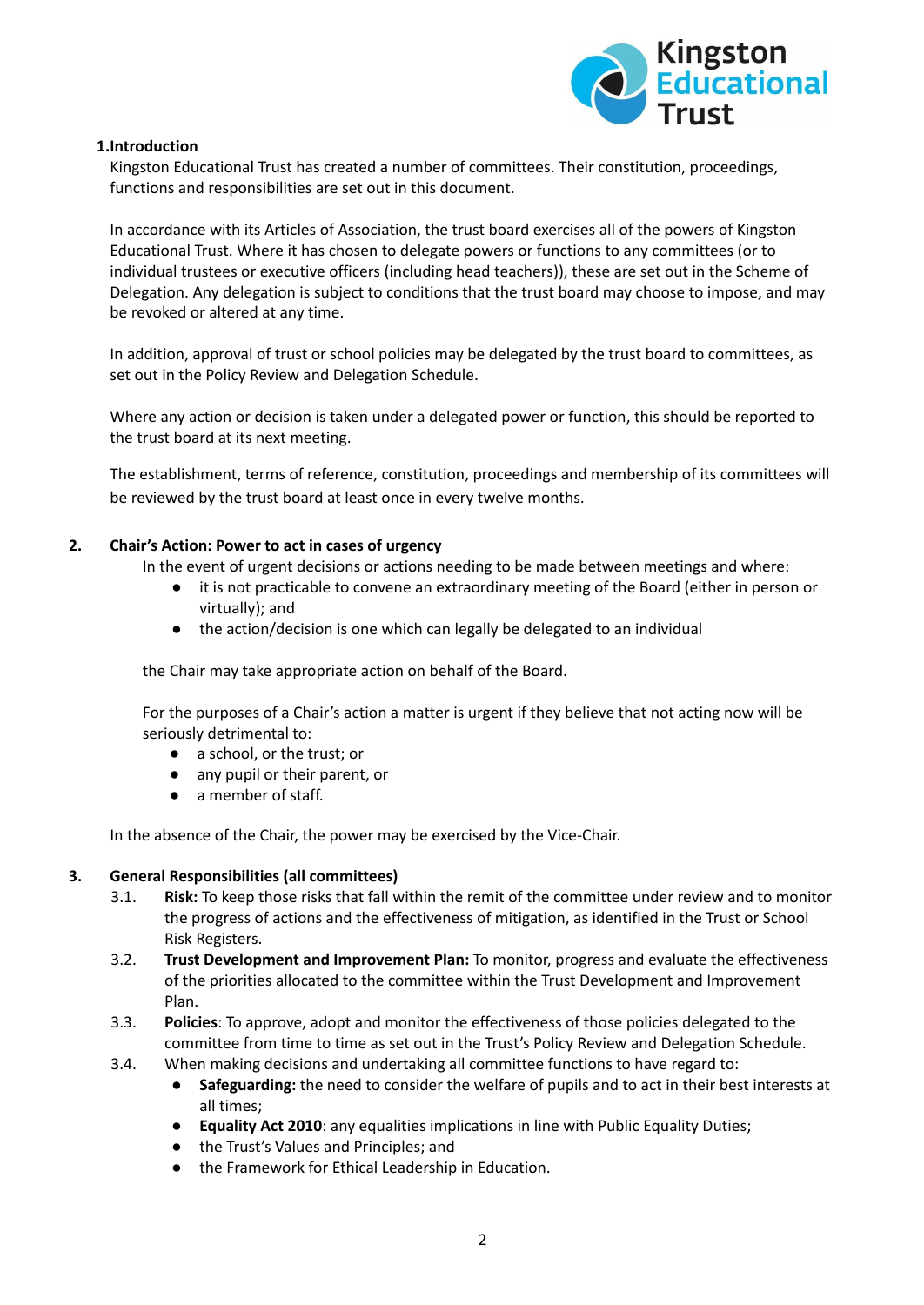

#### <span id="page-2-0"></span>**4.Finance and Resources (including audit and risk)**

| Membership                               | Six members appointed by the trust board<br>$\bullet$<br>May include non-trustees for their skills and experience (known as trust associates),<br>$\bullet$<br>provided that the majority of committee members are trustees<br>Committee chair and vice chair to be appointed annually by the trust board<br>$\bullet$<br>Committee chair to be a trustee.<br><b>Disqualifications:</b><br>The chair of the trust board should not be chair of this committee (whilst audit is<br>combined within the functions of this committee).<br>When audit matters are discussed, any committee members who are employees of<br>$\bullet$<br>the trust, will not participate as members of the committee.<br>The Executive Director and Chief FInancial Officer will attend meetings. |
|------------------------------------------|------------------------------------------------------------------------------------------------------------------------------------------------------------------------------------------------------------------------------------------------------------------------------------------------------------------------------------------------------------------------------------------------------------------------------------------------------------------------------------------------------------------------------------------------------------------------------------------------------------------------------------------------------------------------------------------------------------------------------------------------------------------------------|
| <b>Frequency</b><br>of meetings          | Six meetings a year (one each half term) in accordance with the trust's Annual Meeting<br>Schedule.                                                                                                                                                                                                                                                                                                                                                                                                                                                                                                                                                                                                                                                                          |
| <b>Attendance</b><br>and acting<br>roles | Any trustee may attend and speak at any committee meeting<br>$\bullet$<br>Committee meetings are not open to the public<br>$\bullet$<br>In the absence of the chair, the vice chair will act as chair. In the absence of both, the<br>$\bullet$<br>chair of the trust board will appoint either another committee member or any<br>trustee to act as chair for that meeting.<br>In the absence of the governance professional, the committee will choose one of its<br>$\bullet$<br>members to minute the meeting.                                                                                                                                                                                                                                                           |
| Quorum                                   | Three members of the committee, to include:<br>the committee chair; or where they are unable to attend any meeting<br>$\bullet$<br>the vice chair; or where both the chair and vice chair are unable to attend a meeting<br>$\bullet$<br>the acting chair appointed for that meeting by the chair of the trust board<br>$\bullet$                                                                                                                                                                                                                                                                                                                                                                                                                                            |
| <b>Voting</b>                            | Any decisions taken must be determined by a majority of the votes of the committee<br>members present (including both trustees and trust associates) and any trustee<br>appointed as acting chair for that meeting. In the event of a split vote, the committee<br>chair (or acting chair) will have the deciding vote.                                                                                                                                                                                                                                                                                                                                                                                                                                                      |
| <b>Working</b><br><b>Groups</b>          | The committee may establish an advisory working group from its members as it sees fit,<br>but this group will not have any delegated decision making powers.                                                                                                                                                                                                                                                                                                                                                                                                                                                                                                                                                                                                                 |
| Professional<br>advice                   | The committee is authorised to obtain independent professional advice if it considers this<br>necessary.                                                                                                                                                                                                                                                                                                                                                                                                                                                                                                                                                                                                                                                                     |

#### <span id="page-2-1"></span>4.1. **Buildings**

- **4.1.1.** To monitor arrangements for repairs and maintenance, procuring and maintaining buildings and land within the Trust estate, including developing a properly funded maintenance, renewal and improvement plan.
- **4.1.2.** To advise the trust board on priorities for the maintenance and development of the Trust estate, so that it is developed strategically and maintained in a safe working condition.
- **4.1.3.** To monitor and review premises-related funding bids.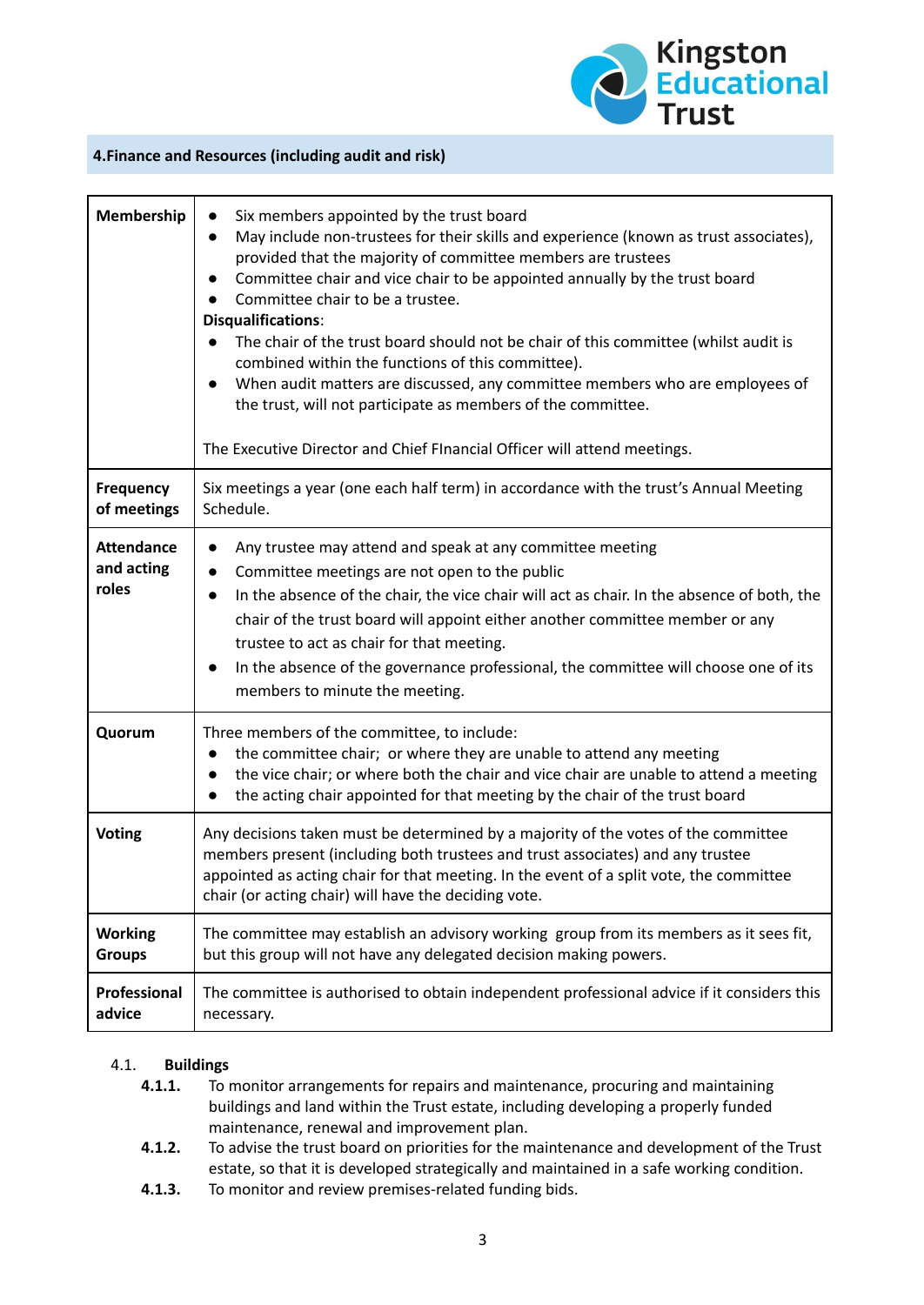

**4.1.4.** To monitor and review arrangements for the use of school premises by outside users.

## <span id="page-3-0"></span>4.2. **Finance and Resources**

- **4.2.1.** To consider budget monitoring reports on the Trust's and schools' financial position at every meeting and of the action to contain expenditure within the budget, monitoring compliance with the overall financial plan, and with the financial regulations of the DfE, reporting and drawing any matters of concern to the attention of the trust board.
- **4.2.2.** To review key performance and benchmarking data on a regular basis.
- **4.2.3.** To consider the Trust's indicative funding, notified annually by the DfE, and to assess its implications for the Trust and its schools, in consultation with the Executive Director, Chief Financial Officer and Headteachers, in advance of the financial year, drawing any matters of significance or concern to the attention of the trust board.
- **4.2.4.** To receive and make recommendations on the broad budget headings and areas of expenditure to be adopted each year, including the level and use of any contingency fund or balances, ensuring the compatibility of all such proposals with the priorities set out in the Trust and Academy Development and Improvement Plans.
- **4.2.5.** To contribute to the formulation of the Trust and Academy Development and Improvement Plans, through the consideration of financial priorities and proposals, in consultation with the Chief Financial Officer, Executive Director and Headteachers, within the stated and agreed aims and objectives of the Trust and its academies.
- **4.2.6.** To review and recommend acceptance of the Trust's 3 year budget forecast to the trust board, prior to the deadline for submission to the EFSA.
- **4.2.7.** To review the virement of sums between and within budget headings in accordance with the Scheme of Delegation
- **4.2.8.** To make decisions in respect of service agreements, contracts and insurance (buildings and public liability) in accordance with the Scheme of Delegation.
- **4.2.9.** To be responsible for approving dismissal payments/payments for early retirement in accordance with the Scheme of Delegation.
- **4.2.10.** To authorise the disposal of individual items of equipment and materials that have become surplus to requirements, unusable or obsolete in accordance with the Scheme of Delegation.
- **4.2.11. Voluntary Funds:** To monitor expenditure of all voluntary funds kept on behalf of the Trust Board and its schools.
- **4.2.12. Assets:** To maintain an overview of and ensure an up-to-date asset register is maintained for each school within the Trust, together with an annual inventory. Ensuring that there are independent checks of assets and the asset register.

#### <span id="page-3-1"></span>4.3. **Audit and Risk**

To report to the Board on the adequacy of financial and other controls and risk management arrangements, to direct a programme of independent and objective internal scrutiny and to consider the results and quality of external audit:

- 4.3.1. To review the Trust's internal and external financial statements and reports to ensure that they reflect best practice.
- 4.3.2. To agree a programme of work annually to deliver internal scrutiny that provides coverage across the year.
- 4.3.3. To review the Trust Risk Register to inform the programme of work, ensuring checks are modified as appropriate each year in response to risk.
- 4.3.4. To receive internal and external auditors' reports and the response to any management letters and to keep outstanding actions under review.
- 4.3.5. To recommend to the trust board action as appropriate in response to audit findings.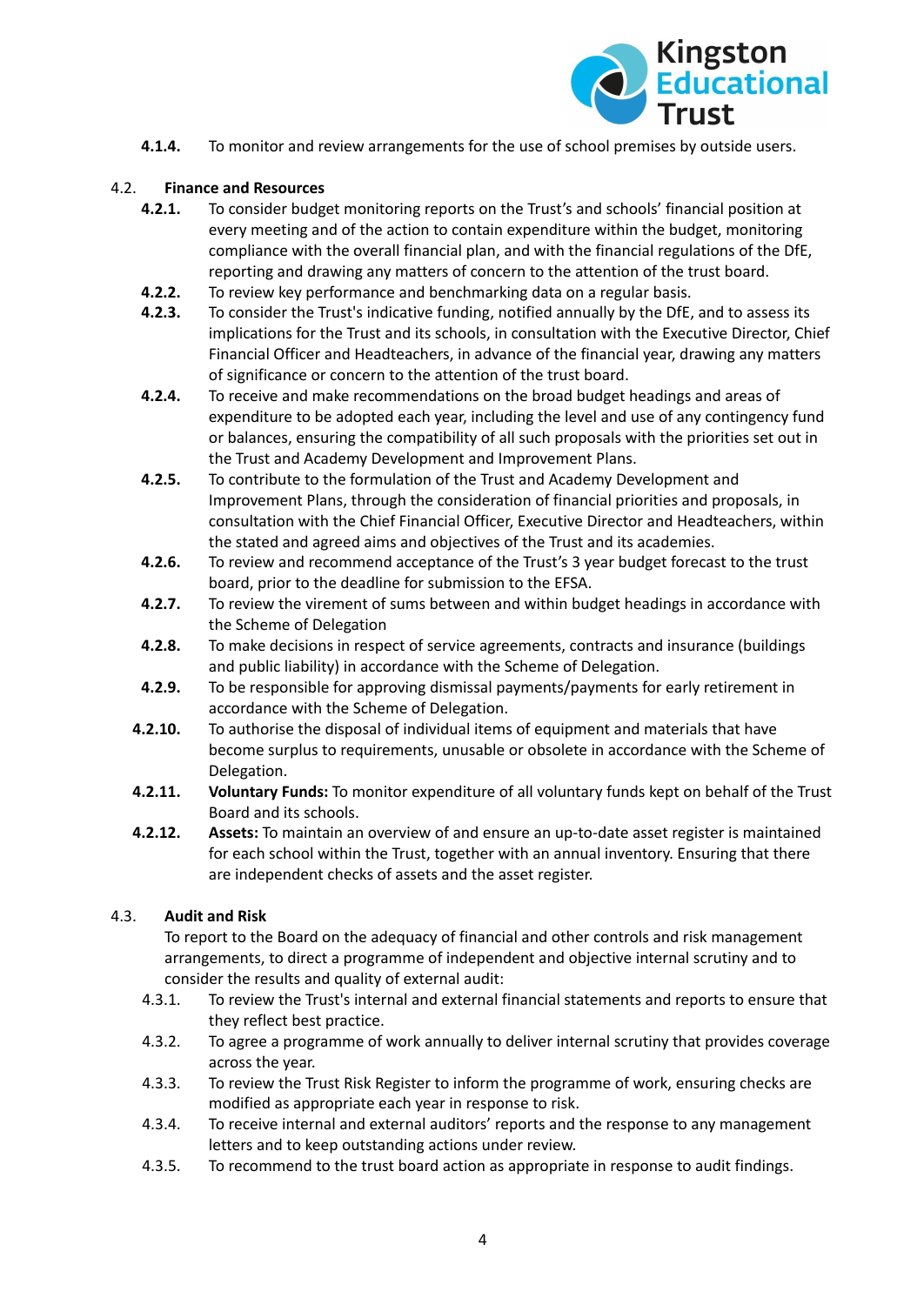

- 4.3.6. To discuss with the external auditor the nature and scope of each forthcoming audit and to ensure that the external auditor has the fullest cooperation of staff.
- 4.3.7. To consider all relevant reports by the appointed external auditor, including reports on the Trust's accounts, achievement of value for money and the response to any management letters and to keep outstanding actions under review.
- 4.3.8. To consider and advise the board on the Trust's annual and long-term audit programme.
- 4.3.9. To evaluate the effectiveness and resources of the external auditors and recommend to the trust board the appointment or dismissal or retendering of the auditors (external auditors are appointed by the Members and are to be retendered at least every 5 years).
- 4.3.10. To keep under review the effectiveness of the Trust's financial procedures and internal control system to minimise the risk of fraud.
- 4.3.11. To maintain oversight to ensure information submitted to DfE and ESFA that affects funding, including pupil number returns and funding claims (for both revenue and capital grants) completed by the Trust is accurate and in compliance with funding criteria.
- 4.3.12. To prepare the trust statements to form part of the Annual Report of the trust board for filing in accordance with Companies Act and Charity Commission requirements.
- 4.3.13. To report at least once a year to the Board on the discharge of the above duties.

## <span id="page-4-0"></span>4.4. **Human Resources**

- 4.4.1. To keep school staffing structures under review in consultation with the Executive Director and Headteachers and to ensure that schools are staffed sufficiently for the fulfilment of the relevant Academy Development and Improvement Plan and the effective operation of the school.
- 4.4.2. To oversee the appointment procedure for all staff, ensuring there are adequate arrangements in place to complete pre-employment checks and that these conform with safer recruitment requirements and that all staffing procedures including recruitment follow equalities legislation.
- 4.4.3. To ensure that all principles of good and fair employment practice are adhered to and that legal requirements are fulfilled.
- 4.4.4. To keep under review staff work/life balance, working conditions and well-being and to monitor staff deployment, absence, recruitment, retention and morale.
- 4.4.5. To monitor procedures for staff discipline, grievance and whistle blowing and to ensure that staff are kept informed of these.
- 4.4.6. To approve and review the process leading to staff reductions.
- 4.4.7. To review the operation of the Trust's Code of Practice for trustees and Codes of Conduct for staff.

#### <span id="page-4-1"></span>4.5. **Health and Safety**

- 4.5.1. To monitor and keep under review health and safety compliance and emergency procedures across the Trust, including the systems for risk assessment.
- 4.5.2. To ensure that health and safety issues are appropriately monitored, prioritised and adequately funded by the trust board.
- 4.5.3. To oversee arrangements for educational visits, including the appointment of a named coordinator.

#### <span id="page-4-2"></span>4.6. **Data Protection**

- 4.6.1. To monitor compliance with data protection requirements.
- 4.6.2. To receive a termly report from the Data Protection Officer (including an update on any breaches and steps taken to mitigate risk).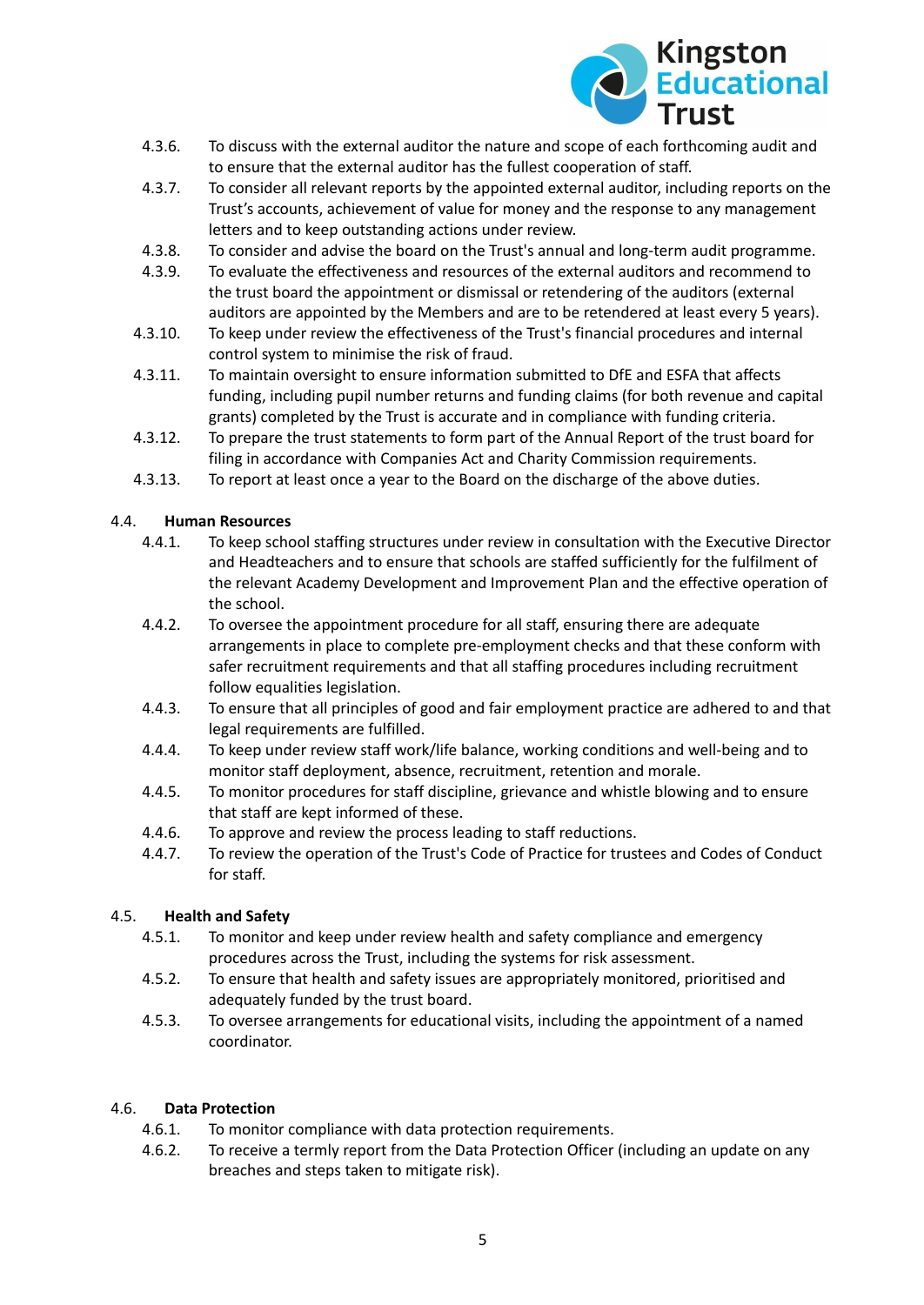

## <span id="page-5-0"></span>4.7. **Cybercrime**

Ensure that proportionate controls are in place to mitigate the risk of cybercrime to the organisation.

<span id="page-5-1"></span>

| 5.<br>Local Academy Committees (one appointed for each school within the Trust) |                                                                                                                                                                                                                                                                                                                                                                                                                                                                                                                    |
|---------------------------------------------------------------------------------|--------------------------------------------------------------------------------------------------------------------------------------------------------------------------------------------------------------------------------------------------------------------------------------------------------------------------------------------------------------------------------------------------------------------------------------------------------------------------------------------------------------------|
|                                                                                 |                                                                                                                                                                                                                                                                                                                                                                                                                                                                                                                    |
| Membership                                                                      | Up to ten members including:<br>two parents elected by parents of pupils at the school<br>$\circ$<br>one member of staff working at the school and elected by other employees<br>$\circ$<br>at the school<br>seven appointed by the trust board.<br>$\circ$<br>Members who are not trustees are known as trust associates.<br>Committee chair and vice chair to be appointed annually by the trust board.<br>Committee chair to be a trustee.<br>The Head teacher will attend meetings.                            |
| Frequency<br>of meetings                                                        | Six meetings a year (one each half term) in accordance with the trust's Annual Meeting<br>Schedule.                                                                                                                                                                                                                                                                                                                                                                                                                |
| <b>Attendance</b><br>and acting<br>roles                                        | Any trustee may attend and speak at any committee meeting<br>$\bullet$<br>Committee meetings are not open to the public<br>$\bullet$<br>In the absence of the chair, the vice chair will act as chair. In the absence of both, the<br>$\bullet$<br>chair of the trust board will appoint either another committee member or any<br>trustee to act as chair for that meeting.<br>In the absence of the governance professional, the committee will choose one of its<br>$\bullet$<br>members to minute the meeting. |
| Quorum                                                                          | Three members of the committee, to include:<br>the committee chair; or where they are unable to attend any meeting<br>$\bullet$<br>the vice chair; or where both the chair and vice chair are unable to attend a meeting<br>the acting chair appointed for that meeting by the chair of the trust board                                                                                                                                                                                                            |
| <b>Voting</b>                                                                   | Any decisions taken must be determined by a majority of the votes of the committee<br>members present (including both trustees and trust associates) and any trustee<br>appointed as acting chair for that meeting. In the event of a split vote, the committee<br>chair (or acting chair) will have the deciding vote.                                                                                                                                                                                            |
| <b>Working</b><br><b>Groups</b>                                                 | The committee may establish an advisory working group from its members as it sees fit,<br>but this group will not have any delegated decision making powers.                                                                                                                                                                                                                                                                                                                                                       |

## <span id="page-5-2"></span>5.1. **General Purpose and functions**

The purpose of the Local Academy Committees is to provide local accountability, support and oversight of the school's leadership team and a link between the Trust and parents and the wider community:

5.1.1. Developing an understanding of how the trust and the school are led and managed by: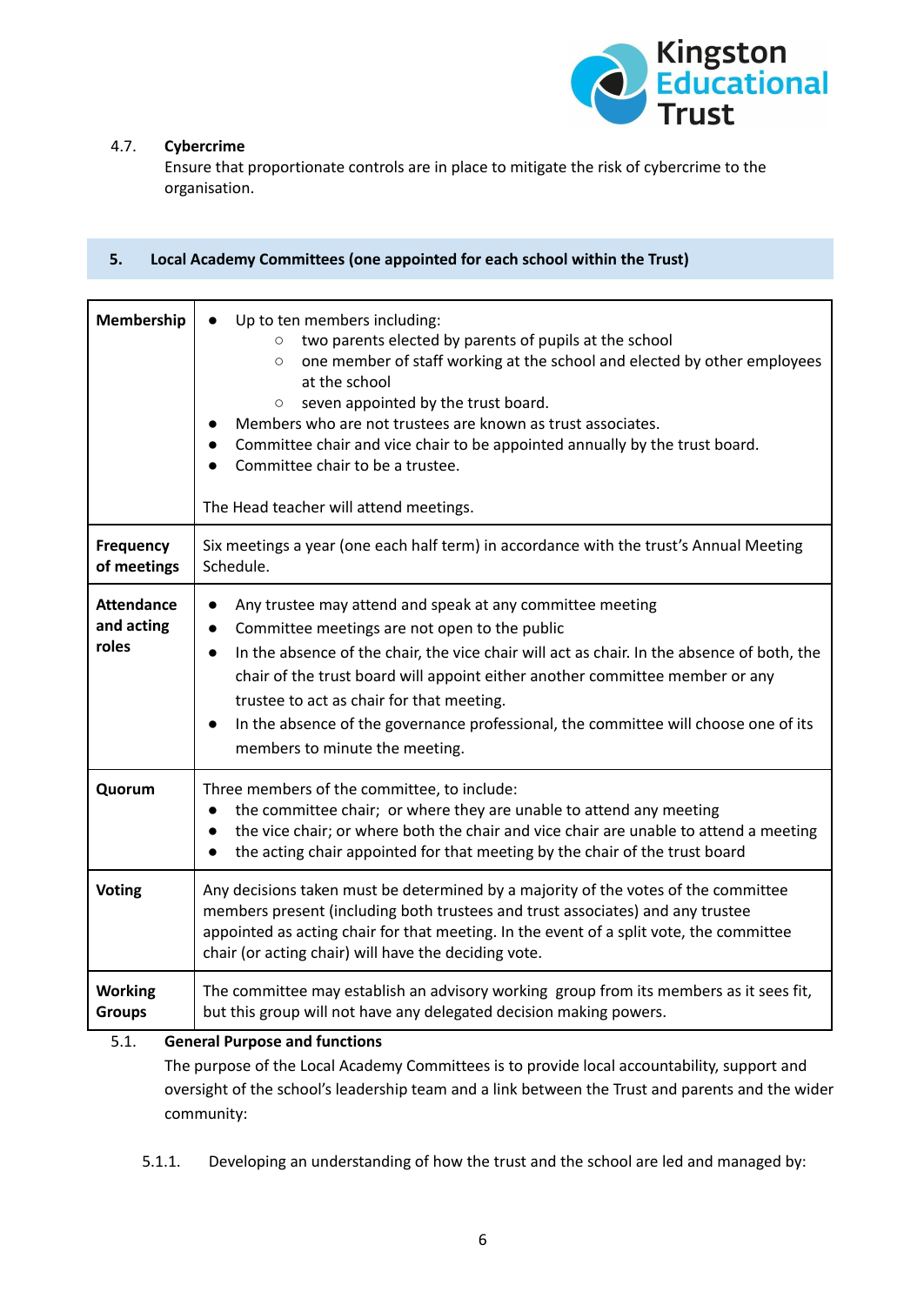

- Building an understanding of the Trust's ambitions for the school and its pupils its vision and strategy and how this is realised at school level;
- Knowing the Trust's values and becoming familiar with key policies, understanding how these work in practice so that they are creating a trust wide culture.
- 5.1.2. Being the link with parents and the community by:
	- Building a knowledge of parents' views and the community context of the school; and
	- Ensuring that the trust board is aware of parents' and community views.
- 5.1.3. Monitoring the work of the school, escalating any concerns to the trust board by:
	- Scrutinising reports on the school's progress against targets
	- Monitoring compliance with and the effectiveness of key policies
	- Visiting the school during the school day and attending school events
	- Reviewing key decisions made by the Head teacher e.g. pupil exclusions and responses to complaints through panels (see below)

# <span id="page-6-0"></span>5.2. **Safeguarding**

- 5.2.1. To ensure that:
	- the school is fulfilling its responsibilities and current legal requirements and that statutory guidance is followed.
	- To ensure that the school's safeguarding related policies and procedures are fully implemented and that safeguarding is robust and effective.
	- To ensure that all necessary training is undertaken by staff as appropriate to their role and responsibilities and that it is included as part of the induction of new staff.
	- To ensure that safeguarding arrangements take account of the procedures and practice of the local authority and Local Safeguarding Children's Partnership.
	- To ensure all staff know how to raise concerns for the welfare of a pupil and who is the school's Designated Safeguarding Lead and Deputy Designated Safeguarding Leads.
	- To ensure that all pupils know what they should do if they are concerned for their own welfare or the welfare of another child.
- 5.2.2. To ensure the Single Central Record is maintained and that DBS and other required checks are completed on all new staff, volunteers and trust associates.

# <span id="page-6-1"></span>5.3. **Inclusion**

To monitor that:

- all pupils are given a fair and equal opportunity to develop their full potential and to participate in the wider life of the school regardless of their sex, race, religion or belief, sexual orientation, disability or special educational needs, gender reassignment or any other characteristic protected under the Equality Act 2010; and
- that reasonable adjustments are made where pupils with a disability would otherwise be disadvantaged.

To ensure that pupils with medical conditions are supported to enable the fullest participation possible in all aspects of school life.

#### <span id="page-6-2"></span>5.4. **Pupil Welfare**

To monitor:

● pupil attendance (including persistent absence and punctuality) against the school's targets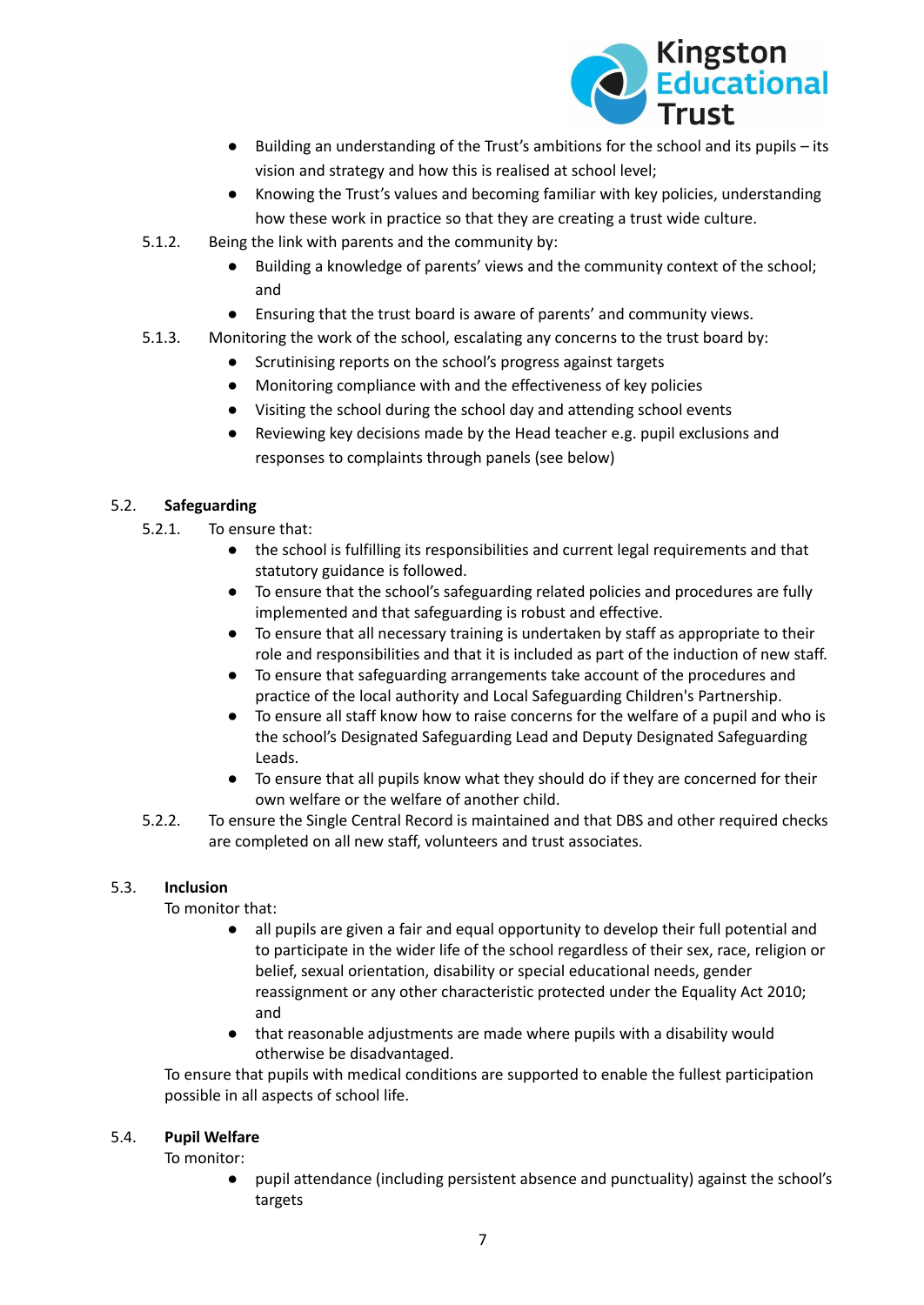

- the emotional health and wellbeing of all pupils;
- compliance with the school food standards and healthy eating;
- admissions applications and on roll numbers;
- leavers' data:
- behaviour patterns and trends, the use of exclusions and rewards (and to ensure that all disciplinary matters are dealt with consistently and fairly);
- school uniform and best value.

#### <span id="page-7-0"></span>5.5. **Curriculum**

- 5.5.1. To ensure the school has:
	- A broad and balanced curriculum which:
		- reflects the Trust's values,
		- supports the school's priorities,
		- meets the needs of all pupils and
		- meets statutory requirements and funding agreements.
	- A full and inclusive enrichment offer.
- 5.5.2. To consider curricular issues which have implications for finance and personnel decisions and to make recommendations to the Finance and Resources committee or to the Trust Board.
- 5.5.3. To ensure (where relevant) that all pupils are provided with independent careers information, guidance and advice from Year 8 which meets the Gatsby Benchmarks and that it is presented in an impartial manner, includes information on a range of education or training options, including apprenticeships and other vocational pathways and promotes the best interests of the pupils to whom it is given.

#### <span id="page-7-1"></span>5.6. **Outcomes**

- 5.6.1. Ensure there is a reliable assessment model and tracking information for all learners.
- 5.6.2. To consider outcomes and pupil progress and to review how the school is targeting areas of underperformance and the impact and effectiveness of this (including in respect of particular pupil groups identified as underachieving in comparison to their peers).
- 5.6.3. To ensure that the educational achievement of looked-after children (LAC) and previously looked-after children (PLAC) is promoted in accordance with Department for Education guidance.
- 5.6.4. To ensure that the requirements of pupils with special educational needs and disabilities are met as laid out in the SEND Code of Practice.
- 5.6.5. To review the spending and impact of grants including:
	- the pupil premium grant-considering the impact of the previous year's spending and the strategic plan for the current year.
	- PE and Sport premium funding (where relevant) -considering the impact of the previous year's spending and the strategic plan for the current year
- 5.6.6. To monitor (where relevant) the performance of the Special Resourced Provision in securing access to academic opportunities and positive outcomes.
- 5.6.7. To monitor (where relevant) the delivery of the Early Years Foundation Stage in line with statutory requirements.
- 5.6.8. To receive summary reports on the academic performance of the school in relation to national benchmarks.
- 5.6.9. To monitor school, local and national performance data to evaluate the effectiveness of the school and trust in raising achievement/progress.
- 5.6.10. To review targets for school performance.
- 5.6.11. To monitor provision for more able pupils.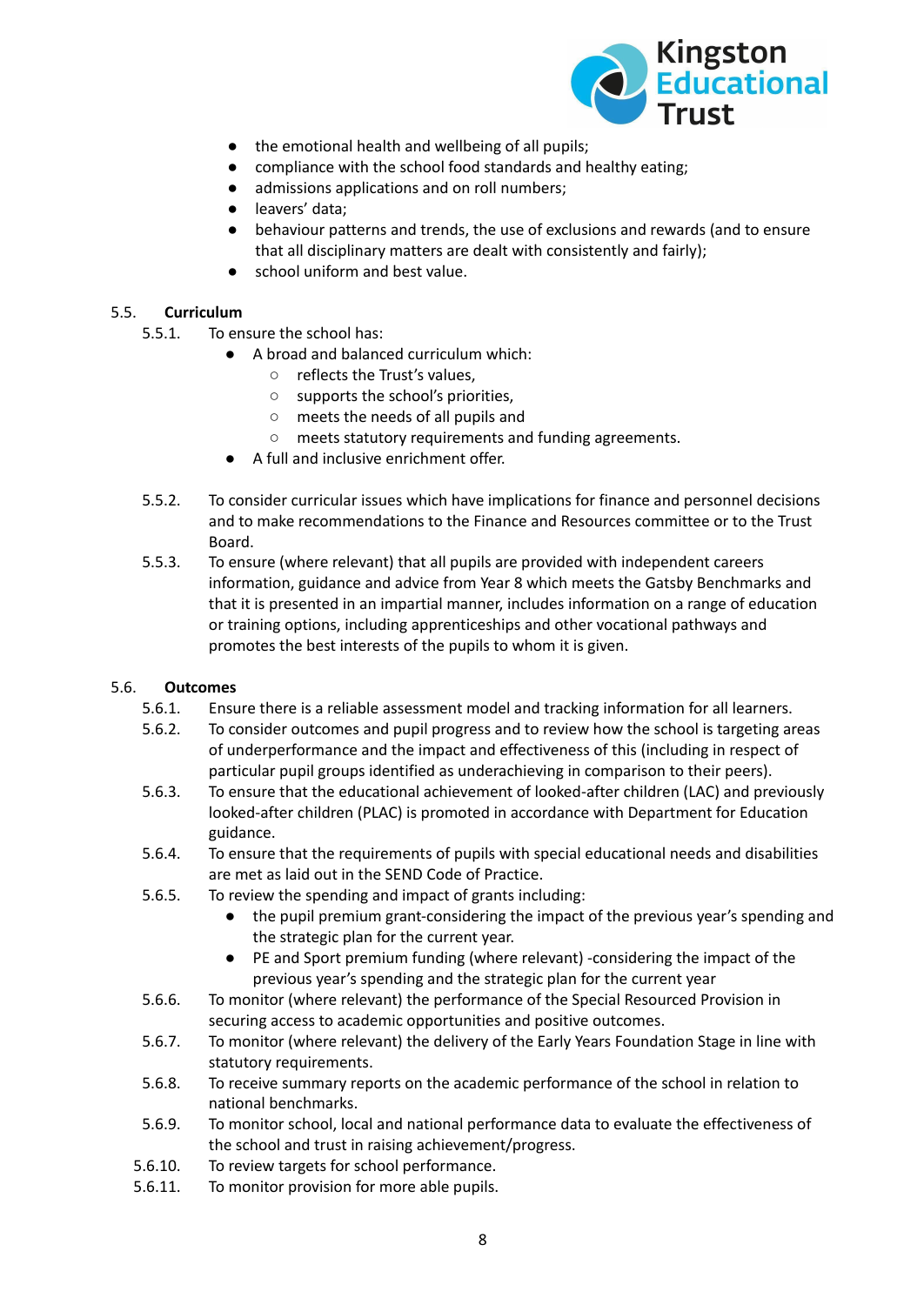

5.6.12. Monitor the quality of teaching and professional development strategies.

## <span id="page-8-0"></span>5.7. **External accountability**

- 5.7.1. To monitor national changes that impact on curriculum delivery and pathways.
- 5.7.2. To monitor the steps taken by the school to prepare for Ofsted and to consider what steps trustees/trust associates should take.
- 5.7.3. To monitor compliance with legal requirements to publish certain information on the school website relating to curriculum, pupil premium grant funding, PE and Sport premium funding and other grants.

# <span id="page-8-1"></span>5.8. **Community**

To monitor:

- the views of pupils and staff and how these are taken into account in planning and day to day practice;
- the engagement and views of parents within the school, particularly those who find it hard to engage, and how these are taken into account, and to consider ways in which home-school links can be further developed;
- the effectiveness of partnerships with other schools, external agencies and the community including business, to improve the school, extend the curriculum and increase the range and quality of learning experiences for pupils;
- the school's publicity, public presentation and relationships with the wider community;
- community links and community use of the school and the school's contribution to promoting community cohesion.

# <span id="page-8-2"></span>**6. Appraisal Panel**

| Membership                      | Three members appointed by the trust board (these will usually be three trustees<br>but where appropriate and at the discretion of the board the panel may include a<br>trust associate)<br>The trust board will appoint a chair.<br>$\bullet$<br><b>Disqualification: Staff trust associates</b><br>The School Improvement Partner will attend the meetings in an advisory capacity. |
|---------------------------------|---------------------------------------------------------------------------------------------------------------------------------------------------------------------------------------------------------------------------------------------------------------------------------------------------------------------------------------------------------------------------------------|
| <b>Frequency</b><br>of meetings | At least one meeting a year in accordance with the trust's Annual Meeting Schedule.                                                                                                                                                                                                                                                                                                   |
| Quorum                          | All three members of the panel.                                                                                                                                                                                                                                                                                                                                                       |
| <b>Voting</b>                   | Any decisions taken must be determined by a majority of the votes of the panel<br>members. In the event of a split vote, the committee chair will have the deciding vote.                                                                                                                                                                                                             |

The Panel will:

- Inform the Executive Director/Head teacher of the standards against which their performance will be assessed and set targets for the year.
- Use the expertise of an external advisor (the School Improvement Partner) to ensure that the Executive Director's/Head teacher's objectives are consistent with the trust's/school's improvement priorities and comply with employment regulations and equalities legislation.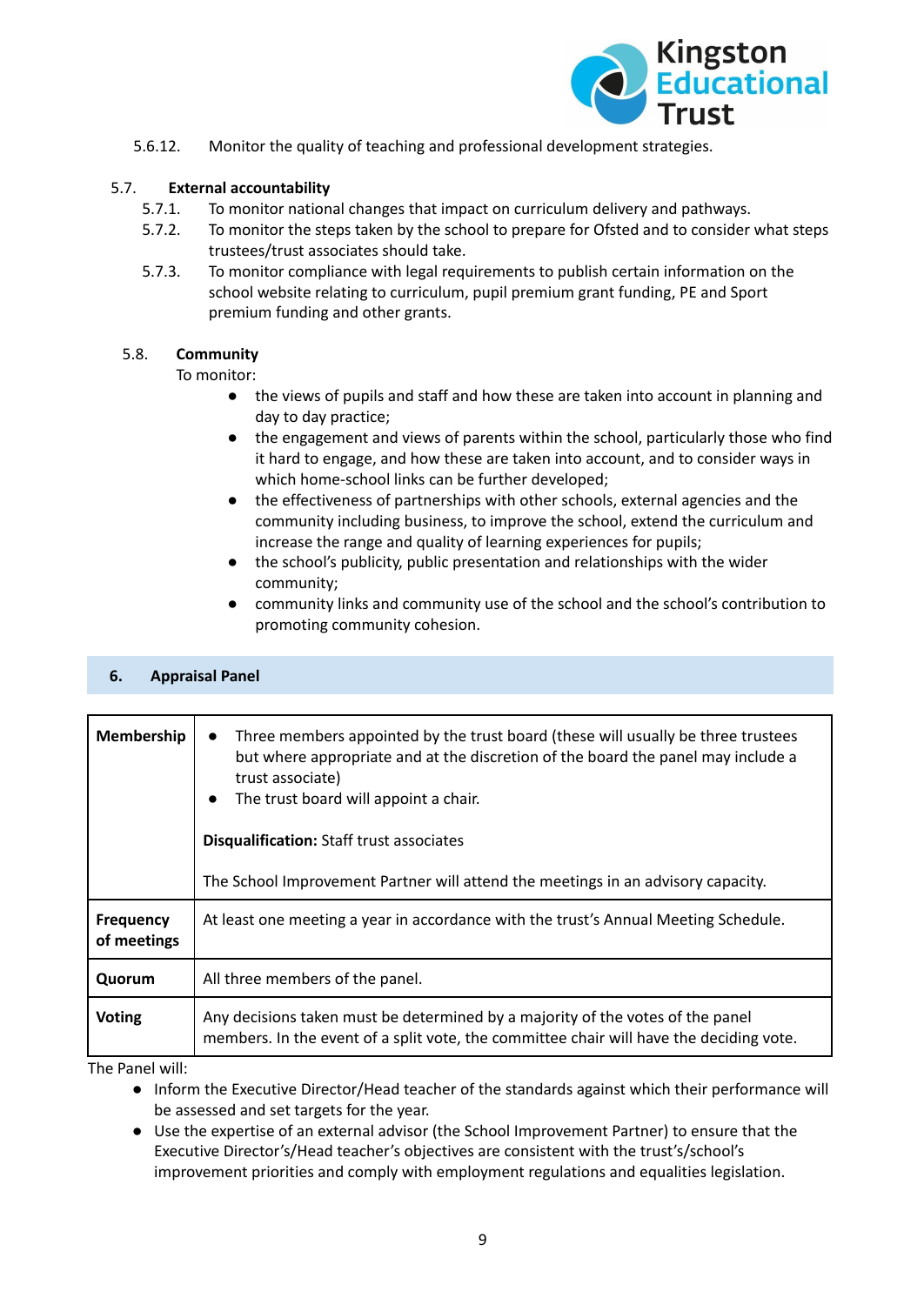

- monitor through the year, utilising a mid-year review, the performance of the Executive Director/Headteacher against the targets. The mid-year review may be led by one member of the Panel who is responsible for reporting back to the other members.
- Following the end of the appraisal year, assess the Executive Director's/Head teacher's performance against agreed objectives, with support from the external advisor.
- Make a report to the Pay and Rewards Committee as to whether the Executive Director's/Head teacher's performance targets have been met and to confirm that new targets have been set for the year ahead and to make recommendations for pay progression and reward.
- Support the wellbeing of the Executive Director/ Head teacher in relation and in relation to work-life balance issues.

| Membership                      | Four members including the Chair of the Trust Board and the Chair of the Finance<br>and Resources Committee<br>Committee Chair to be the Chair of the Trust Board.                                                                                                                                           |
|---------------------------------|--------------------------------------------------------------------------------------------------------------------------------------------------------------------------------------------------------------------------------------------------------------------------------------------------------------|
|                                 | The Executive Director and Head teachers will attend meetings (excluding that part of the<br>meeting when their own pay and reward is discussed and in relation to Head teachers,<br>when the pay and reward of the Executive Head teacher and staff who are not employed<br>at their school are discussed). |
| <b>Frequency</b><br>of meetings | At least one meeting a year in accordance with the trust's Annual Meeting Schedule.                                                                                                                                                                                                                          |
| Quorum                          | Three members of the committee, to include:<br>the committee chair; or where they are unable to attend any meeting<br>the acting chair appointed for that meeting by the chair of the trust board                                                                                                            |
| <b>Voting</b>                   | Any decisions taken must be determined by a majority of the votes of the committee<br>members present. In the event of a split vote, the committee chair (or acting chair) will<br>have the deciding vote.                                                                                                   |
| 7.1.                            | To consider and approve the (anonymised) pay recommendations and recommendations in<br>respect of threshold applications from Head teachers for staff at their school.                                                                                                                                       |
| 7.2.                            | To consider and approve the (anonymised) recommendations from Head teachers for payments<br>of the exceptional performance discretionary bonus to staff at their school, in accordance with<br>the Pay Policy and the Trust's discretionary bonus framework.                                                 |
| 7.3.                            | To receive a report and recommendations from the Executive Director's/head teachers' appraisal<br>panels as to whether their performance targets have been met and to confirm that new targets<br>have been set for the year ahead.                                                                          |
| 7.4.                            | To consider and approve the appraisal panels' recommendations for pay progression and reward<br>for the Head teachers and the Executive Director.                                                                                                                                                            |

7.5. Final decisions about whether or not to accept recommendations will be made by the Pay Committee, having regard to the evidence presented.

#### <span id="page-9-1"></span>**8. Search Committee**

<span id="page-9-0"></span>**7. Pay and Rewards**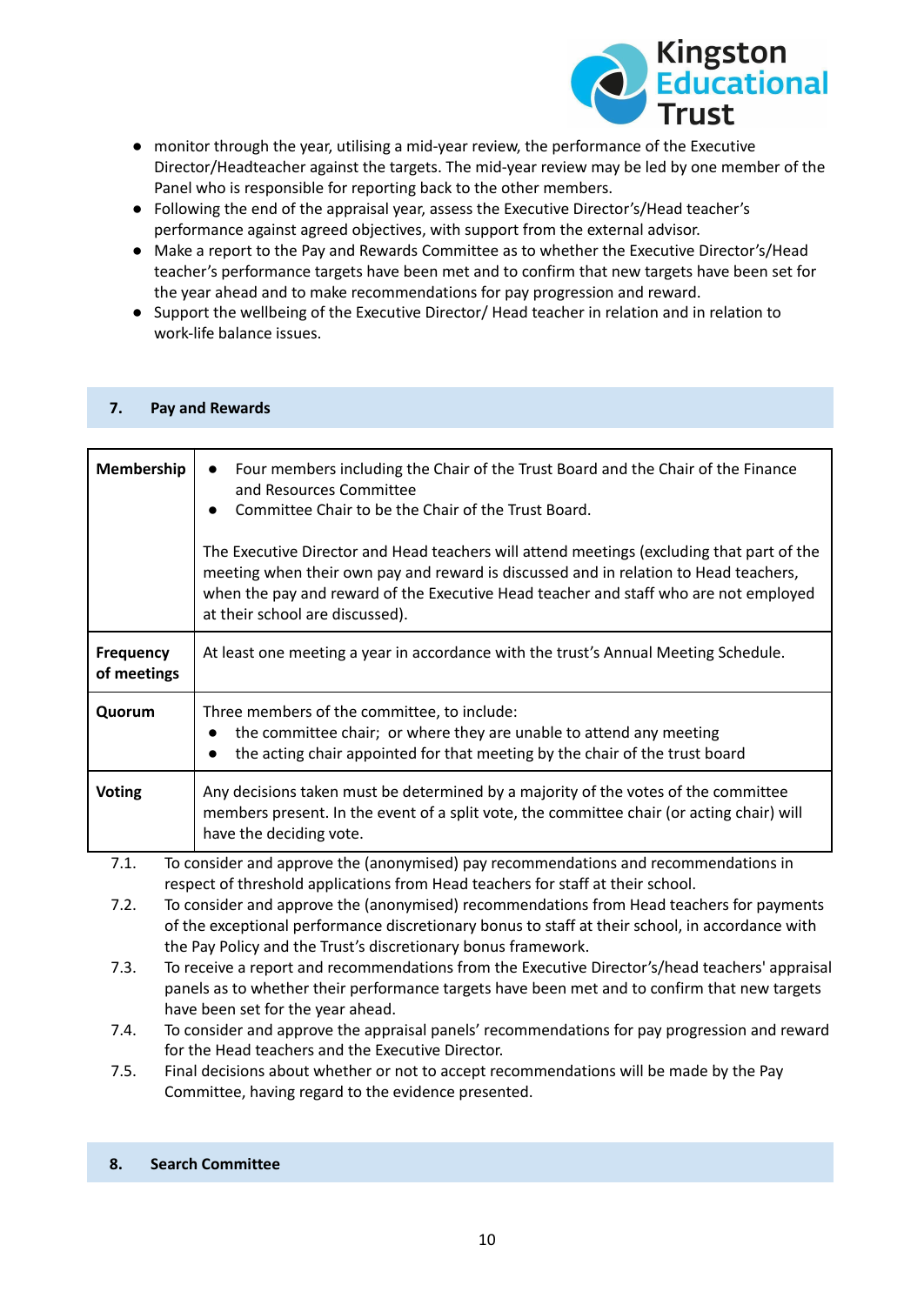

| <b>Membership</b> | Up to six members comprising:                                          |
|-------------------|------------------------------------------------------------------------|
|                   | The Chair of the Trust Board;<br>$\bullet$                             |
|                   | The Chair of the Finance and Resources Committee;<br>$\bullet$         |
|                   | The Chair of the Fern Hill Local Academy Committee;<br>$\bullet$       |
|                   | The Chair of The Kingston Academy Local Academy Committee<br>$\bullet$ |
|                   | Two other members appointed by the trust board<br>$\bullet$            |
|                   |                                                                        |

Purpose: To perform a recruitment search function.

At least two members of the Committee (including the Chair of the trust board) to identify, shortlist, interview and recommend potential new trustees and trust associates.

Appointments to be made by the trust board or Trust Members in accordance with the Articles of Association.

# <span id="page-10-0"></span>**9. Admissions Committees (may be one for each school)**

| Membership                                                                                            | Five members comprising:<br>$\bullet$<br>trustees/ members of the Local Academy Committee appointed by the<br>$\circ$<br>trust board<br>The Head teacher of the relevant school<br>$\circ$<br>• Committee Chair to be the Head teacher of the relevant school. |
|-------------------------------------------------------------------------------------------------------|----------------------------------------------------------------------------------------------------------------------------------------------------------------------------------------------------------------------------------------------------------------|
| <b>Frequency</b><br>of meetings                                                                       | At least once in accordance with the Trust's Annual Meeting Schedule and as required to<br>decide in-year applications.                                                                                                                                        |
| Quorum                                                                                                | Three members of the committee, to include the head teacher.                                                                                                                                                                                                   |
| <b>Voting</b>                                                                                         | Any decisions taken must be determined by a majority of the votes of the committee<br>members present. In the event of a split vote, the committee chair (or acting chair) will<br>have the deciding vote.                                                     |
| To decide annlications to be considered under the school's excentional reasons oversubscription<br>91 |                                                                                                                                                                                                                                                                |

9.1. To decide applications to be considered under the school's exceptional reasons oversubscription criteria.

- 9.2. To decide applications to be educated out of year.
- 9.3. To determine within statutory provisions and the school's policy whether any child should be admitted to the school.
- 9.4. To advise the trust board on the school's admissions policy.
- 9.5. To review admissions arrangements and to make recommendations for changes to the trust board.

# <span id="page-10-1"></span>9.6. **Admissions Appeals**

9.7. The Chair of the trust board or a chair of an Admissions Committee may approve the Trust's Statements setting out the Trust's case in response to admissions appeals.

#### <span id="page-10-2"></span>**10. Hearings Committee**

|  | <b>Membership</b> $\vert$ Any three trustees or trust associates. |
|--|-------------------------------------------------------------------|
|--|-------------------------------------------------------------------|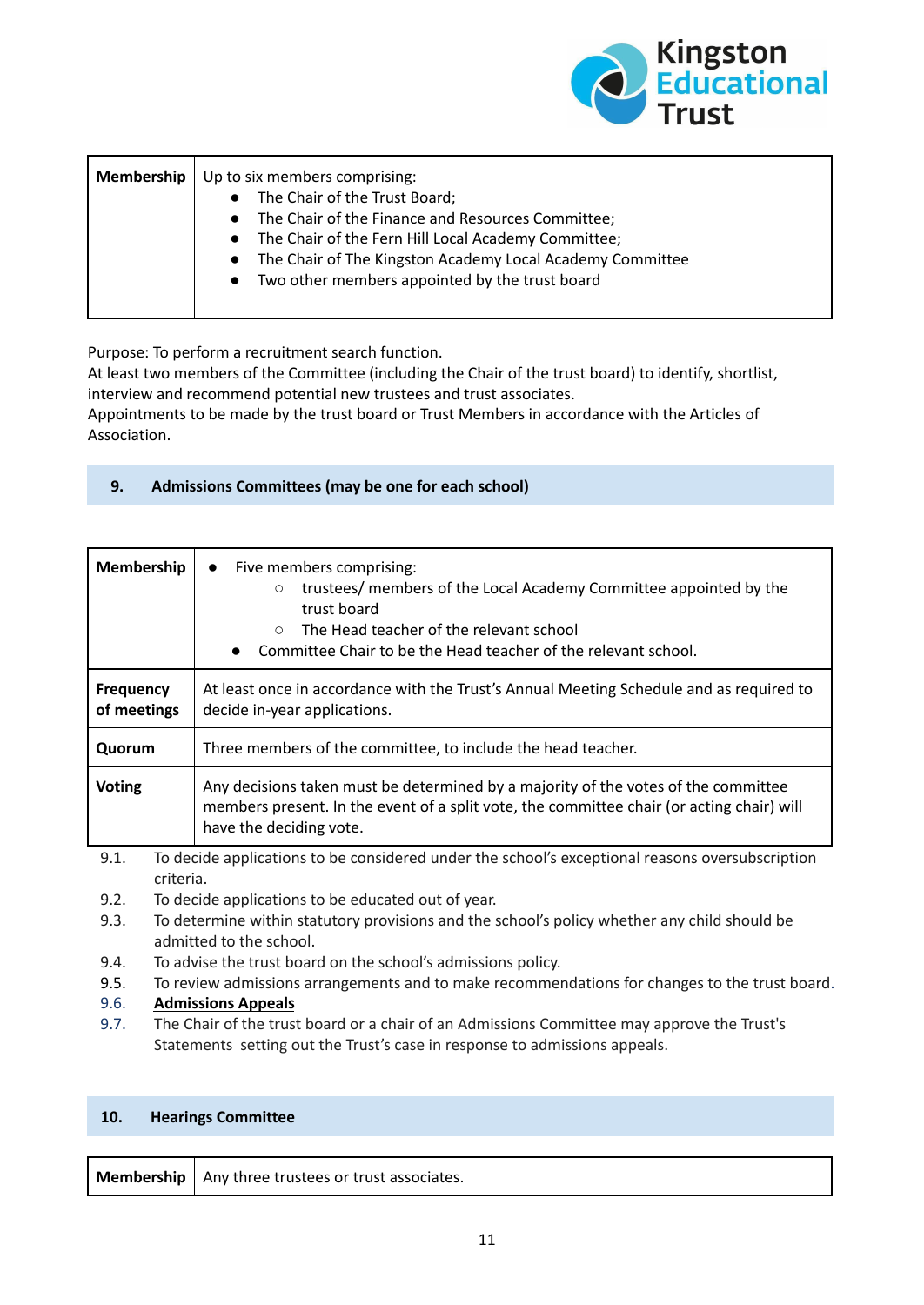

|                                 | Disqualification: any trustee or trust associate who has been directly involved or has<br>material prior knowledge.                                                 |
|---------------------------------|---------------------------------------------------------------------------------------------------------------------------------------------------------------------|
| <b>Frequency</b><br>of meetings | As required                                                                                                                                                         |
| Quorum                          | Three members.                                                                                                                                                      |
| <b>Voting</b>                   | Any decisions taken must be determined by a majority of the votes of the members. In<br>the event of a split vote, the committee chair will have the deciding vote. |

To hear representations and make decisions where these have been delegated to a panel of trustees/trust associates in either the Scheme of Delegation or Trust/School policies. Note: in respect of complaints one member of the panel must be independent of the management of the school/trust.

#### <span id="page-11-0"></span>**11. Appeals Committee**

| Membership                      | Any three trustees or trust associates.<br>Disqualification: any trustee or trust associate who has been directly involved, or has<br>material prior knowledge.     |
|---------------------------------|---------------------------------------------------------------------------------------------------------------------------------------------------------------------|
| <b>Frequency</b><br>of meetings | As required                                                                                                                                                         |
| Quorum                          | Three members.                                                                                                                                                      |
| <b>Voting</b>                   | Any decisions taken must be determined by a majority of the votes of the members. In<br>the event of a split vote, the committee chair will have the deciding vote. |

To hear appeals where these have been delegated to a panel of trustees/trust associates in either the Scheme of Delegation or Trust/School policies.

#### <span id="page-11-1"></span>**12. Pupil Discipline Committee**

| Membership                      | Any three trustees or trust associates.<br>Disqualification: any trustee or trust associate who has been directly involved, or has<br>material prior knowledge.     |
|---------------------------------|---------------------------------------------------------------------------------------------------------------------------------------------------------------------|
| <b>Frequency</b><br>of meetings | As required                                                                                                                                                         |
| Quorum                          | Three members.                                                                                                                                                      |
| <b>Voting</b>                   | Any decisions taken must be determined by a majority of the votes of the members. In<br>the event of a split vote, the committee chair will have the deciding vote. |